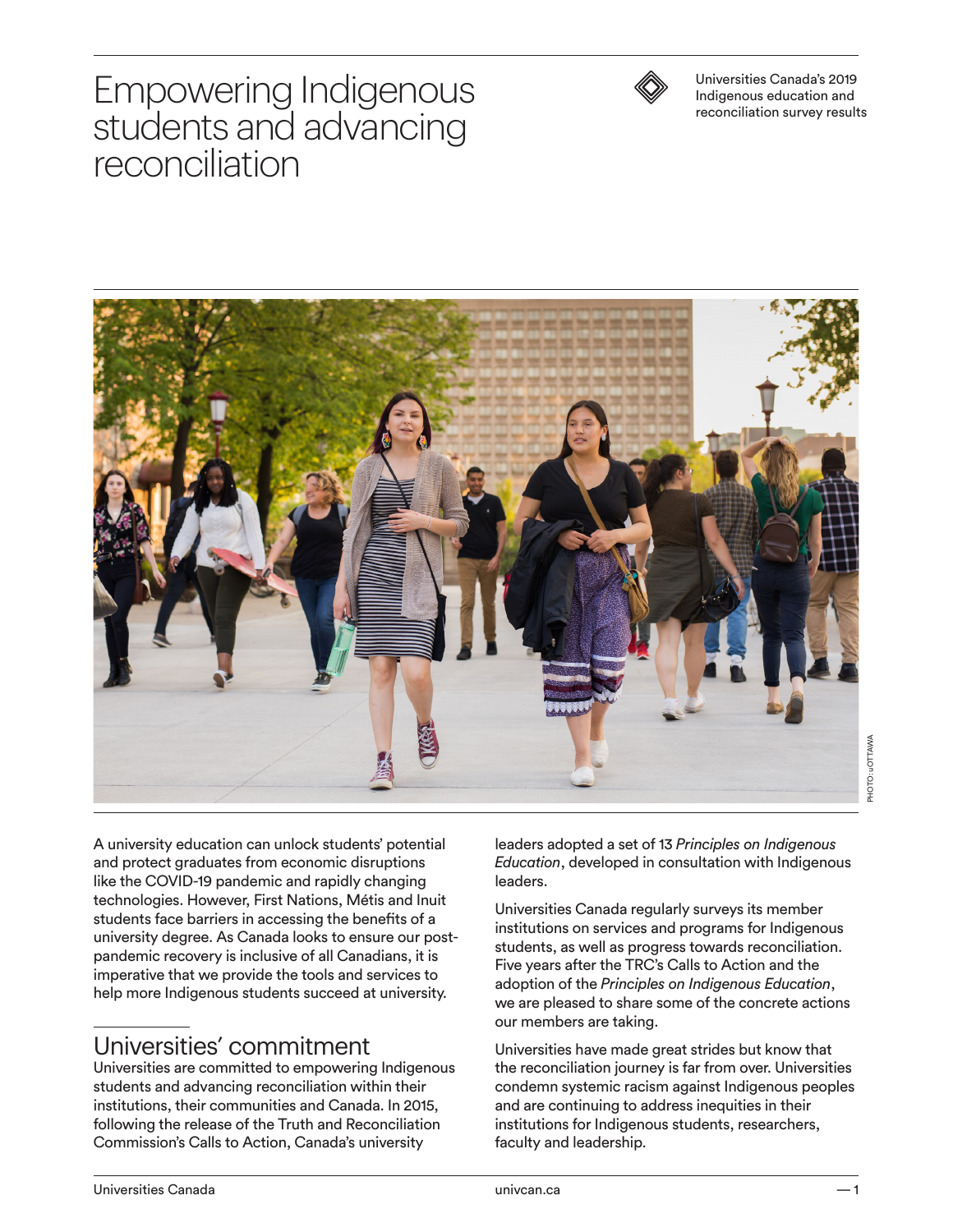# Empowering Indigenous students and advancing reconciliation



Universities Canada's 2019 Indigenous education and reconciliation survey results

### Answering the Calls

The TRC'S Calls to Action appealed directly to universities to incorporate Indigenous histories, cultures and realities into the curricula that will shape Canada's future professionals. Universities are working to answer these calls.

- Over 80% of universities have implemented or are implementing curriculum in education programs to empower future teachers to teach about residential schools, treaties and the contributions of Indigenous people to Canada (Call 62, i).
- Roughly two thirds of universities with law schools are incorporating or have incorporated a mandatory course on Indigenous peoples and the law (Call 28).
- More than two thirds of universities are including or have included a mandatory course on Indigenous health issues in their medical and nursing programs (Call 24).

Much more work is ahead to implement all Calls to Action. Universities embrace their responsibility to educate all students in a way that advances reconciliation in Canada.

#### Universities are working to support Indigenous learners through difficult times

Universities offer many specialized services for Indigenous learners to increase access, retention and success. These types of services will only increase in importance as Indigenous learners face unique challenges during the COVID-19 pandemic.

• More than 90% of universities offer financial aid specifically earmarked for Indigenous students, including 80% that offer need-based bursaries and 76% that offer merit-based scholarships.

- Roughly **three quarters** of universities offer academic and general counselling services specifically for Indigenous students.
- Nearly 60% of universities offer peer-to-peer mentoring programs to create community on campus for Indigenous students.
- Roughly two-thirds of universities have a dedicated online hub for Indigenous student services.
- More than three-quarters offer Indigenous student gathering spaces for when it is safe to return to campus.

#### Universities are working with Indigenous partners to ensure quality learning opportunities

- 85% of universities report partnerships with Indigenous postsecondary institutions, communities, and/or organizations to foster dialogue and reconciliation. One area of partnership is collaborating on courses and programs that keep Indigenous languages, cultures and histories strong.
- Nearly 200 Indigenous language courses covering more than 30 languages are available at Canadian universities.
- Nearly 70% of these courses are co-developed with an Indigenous community or organization and nearly 60% include guidance from elders.
- These programs also offer flexibility for Indigenous learners, with options to pursue studies on or offcampus, in community or online. Roughly one-third of programs that include an Indigenous focus, or are designed specifically for Indigenous students, feature an option delivered in an Indigenous community.